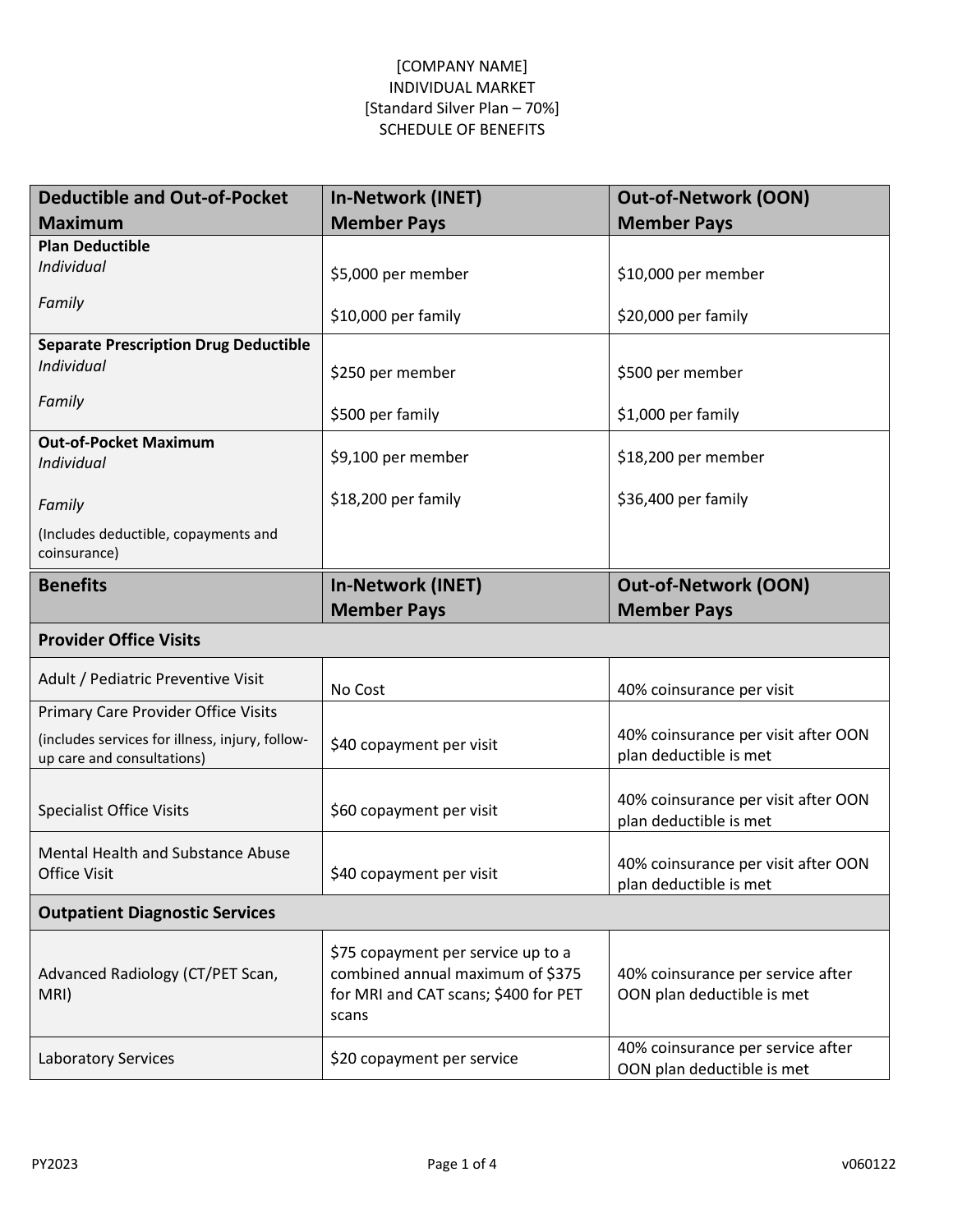| <b>Benefits</b>                                                                                                                                                                                                                                | <b>In-Network (INET)</b>                                                                                       | <b>Out-of-Network (OON)</b>                                                          |  |  |
|------------------------------------------------------------------------------------------------------------------------------------------------------------------------------------------------------------------------------------------------|----------------------------------------------------------------------------------------------------------------|--------------------------------------------------------------------------------------|--|--|
|                                                                                                                                                                                                                                                | <b>Member Pays</b>                                                                                             | <b>Member Pays</b>                                                                   |  |  |
| Non-Advanced Radiology (X-ray,<br>Diagnostic)                                                                                                                                                                                                  | \$40 copayment per service after INET<br>plan deductible                                                       | 40% coinsurance per service after<br>OON plan deductible is met                      |  |  |
| Mammography Ultrasound                                                                                                                                                                                                                         | \$20 copayment per service                                                                                     | 40% coinsurance per service after<br>OON plan deductible is met                      |  |  |
| *Prescription Drugs - Retail Pharmacy<br>(30-day supply per prescription)                                                                                                                                                                      |                                                                                                                |                                                                                      |  |  |
| Tier 1                                                                                                                                                                                                                                         | \$10 copayment per prescription                                                                                | 40% coinsurance per prescription<br>after OON prescription drug<br>deductible is met |  |  |
| Tier 2                                                                                                                                                                                                                                         | \$45 copayment per prescription after<br>INET prescription drug deductible is<br>met                           | 40% coinsurance per prescription<br>after OON prescription drug<br>deductible is met |  |  |
| Tier 3                                                                                                                                                                                                                                         | \$70 copayment per prescription after<br>INET prescription drug deductible is<br>met                           | 40% coinsurance per prescription<br>after OON prescription drug<br>deductible is met |  |  |
| Tier 4                                                                                                                                                                                                                                         | 20% coinsurance up to a maximum of<br>\$200 per prescription after INET<br>prescription drug deductible is met | 40% coinsurance per prescription<br>after OON prescription drug<br>deductible is met |  |  |
| <b>Outpatient Rehabilitative and Habilitative Services</b>                                                                                                                                                                                     |                                                                                                                |                                                                                      |  |  |
| Speech Therapy                                                                                                                                                                                                                                 |                                                                                                                |                                                                                      |  |  |
| (40 visits per calendar year limit combined<br>for Rehabilitative physical, speech, and<br>occupational therapies, separate 40 visits<br>per calendar year limit combined for<br>Habilitative speech, physical and<br>occupational therapies.) | \$30 copayment per visit                                                                                       | 40% coinsurance per visit after OON<br>plan deductible is met                        |  |  |
| Physical and Occupational Therapy                                                                                                                                                                                                              |                                                                                                                |                                                                                      |  |  |
| (40 visits per calendar year limit combined<br>for Rehabilitative physical, occupational,<br>and speech therapies, separate 40 visits<br>per calendar year limit combined for<br>Habilitative physical, occupational and<br>speech therapies.) | \$30 copayment per visit                                                                                       | 40% coinsurance per visit after OON<br>plan deductible is met                        |  |  |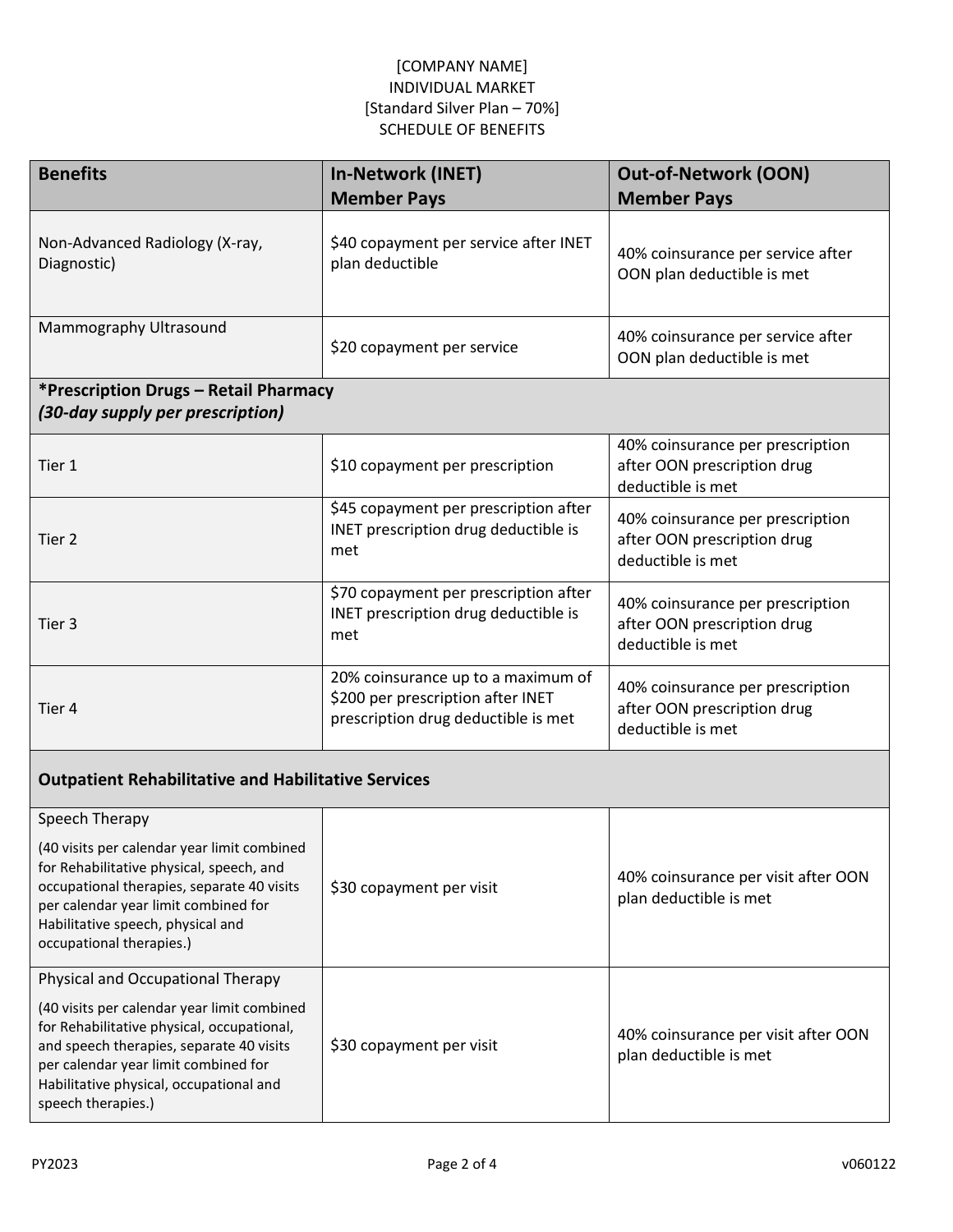| <b>Benefits</b>                                                                                                                                                                                                                                         | <b>In-Network (INET)</b><br><b>Member Pays</b>                                                                                                                                                                          | <b>Out-of-Network (OON)</b><br><b>Member Pays</b>                           |  |  |
|---------------------------------------------------------------------------------------------------------------------------------------------------------------------------------------------------------------------------------------------------------|-------------------------------------------------------------------------------------------------------------------------------------------------------------------------------------------------------------------------|-----------------------------------------------------------------------------|--|--|
| <b>Other Services</b>                                                                                                                                                                                                                                   |                                                                                                                                                                                                                         |                                                                             |  |  |
| <b>Chiropractic Services</b><br>(up to 20 visits per calendar year)                                                                                                                                                                                     | \$50 copayment per visit                                                                                                                                                                                                | 40% coinsurance per visit after OON<br>plan deductible is met               |  |  |
| Diabetic Equipment and Supplies*                                                                                                                                                                                                                        | 40% coinsurance per<br>equipment/supply                                                                                                                                                                                 | 40% coinsurance per<br>equipment/supply after OON plan<br>deductible is met |  |  |
| Durable Medical Equipment (DME)                                                                                                                                                                                                                         | 40% coinsurance per<br>equipment/supply                                                                                                                                                                                 | 40% coinsurance per<br>equipment/supply after OON plan<br>deductible is met |  |  |
| <b>Home Health Care Services</b><br>(up to 100 visits per calendar year)                                                                                                                                                                                | No Cost                                                                                                                                                                                                                 | 25% coinsurance per visit after<br>separate \$50 deductible is met          |  |  |
| Outpatient Services (in a hospital or<br>ambulatory facility)                                                                                                                                                                                           | \$500 copayment per visit after INET<br>plan deductible is met at an<br><b>Outpatient Hospital Facility</b><br>\$300 copayment per visit after INET<br>plan deductible is met at an<br><b>Ambulatory Surgery Center</b> | 40% coinsurance per visit after OON<br>plan deductible is met               |  |  |
| <b>Inpatient Hospital Services</b>                                                                                                                                                                                                                      |                                                                                                                                                                                                                         |                                                                             |  |  |
| <b>Inpatient Hospital Services (including</b><br>mental health, substance abuse,<br>maternity, hospice and skilled nursing<br>facility <sup>*</sup> and all IP settings)<br>"(skilled nursing facility stay is limited to 90<br>days per calendar year) | \$500 copayment per day to a<br>maximum of \$2,000 per admission<br>after INET plan deductible is met                                                                                                                   | 40% coinsurance per admission after<br>OON plan deductible is met           |  |  |
| <b>Emergency and Urgent Care</b>                                                                                                                                                                                                                        |                                                                                                                                                                                                                         |                                                                             |  |  |
| <b>Ambulance Services</b>                                                                                                                                                                                                                               | No Cost                                                                                                                                                                                                                 | No Cost                                                                     |  |  |
| <b>Emergency Room</b>                                                                                                                                                                                                                                   | \$450 copayment per visit after INET<br>deductible is met                                                                                                                                                               | \$450 copayment per visit after INET<br>deductible is met                   |  |  |
| <b>Urgent Care Centers</b>                                                                                                                                                                                                                              | \$75 copayment per visit                                                                                                                                                                                                | 40% coinsurance per visit after OON<br>plan deductible is met               |  |  |